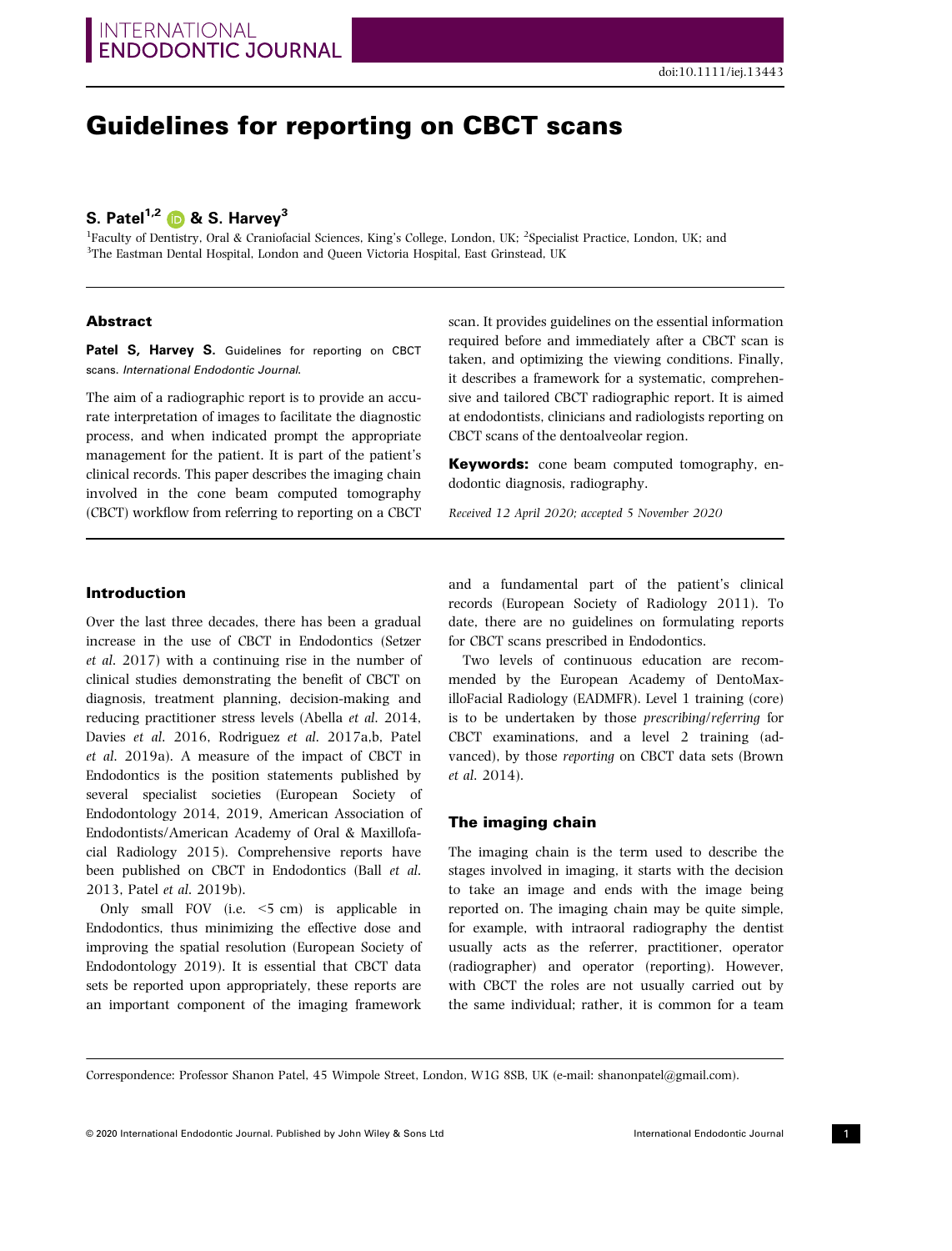to be involved in the imaging chain. The roles and processes may vary and are determined by each country's specific radiation protection regulatory framework and legislation. It is good practice to have the imaging chain clearly laid out, recorded and agreed by all parties involved, especially in instances when all the roles are not carried out at the same site (Table 1).

The aims of this paper were as follows: first, to provide appropriate viewing conditions; and secondly, to determine how to formulate an actionable radiographic report for small field-of-view cone beam computed tomography (CBCT) scans taken for the diagnosis and management of endodontic disease.

### Preliminary information

### Patient details

This is essential information to ensure that the correct scan is assigned to the correct patient (Table 1). The patient's forename and surname, date of birth and, in addition, at least one other unique identifier (e.g. address) should be used, this is useful in case there are typographic errors when entered onto a computer system or differences in spelling of names (e.g. Shanon, Shannon).

The patient's age, sex and ethnicity may also be relevant for the differential diagnoses (e.g. fibro–cemento–osseous dysplasia is commonly associated with 40+-year-old women of African/Afro-Caribbean ethnicity) or root (canal) morphology (Martins et al. 2018).

### Clinical details

This section has two main purposes: first, to act as a record of the treatment rationale at the time of the scan; and secondly, to provide information to a third party if the report is outsourced/second opinion is sought. This gives the reporter who sought the

| <b>Table 1</b> The principle stages of the imaging chain |  |
|----------------------------------------------------------|--|
|----------------------------------------------------------|--|

| Refer            | Supply the relevant clinical info (provisional                                   |
|------------------|----------------------------------------------------------------------------------|
|                  | diagnosis and treatment plan), medical and                                       |
|                  | dental history to enable justification                                           |
| Justify          | Weigh up the risks and benefit of the scan                                       |
| Protocol         | Select the appropriate field of view, area to<br>image and exposure settings     |
| Take the<br>scan | Identify the correct patient, position them, take<br>the scan and 'post-process' |
| Report           | Produce actionable report                                                        |

second opinion an 'insight' into the rationale for the CBCT scan and gives the report context.

Relevant medical systemic conditions (e.g. breast cancer). A dental history should also be included – for example, a (previous) history of bisphosphonate medication, atypical facial pain, previous dental trauma or a symptomatic endodontically treated tooth. Finally, justification for the CBCT scan should also be included with the scan.

### Previous imaging

Either the relevant report or preferably the images should be included – this is particularly relevant for CBCT as it is rarely the 'first-line' imaging technique; the 2D image can give further insight into the clinical situation.

### Radiography log

The following details should be recorded:

- operator's name,
- exposure parameters (e.g. 180/360° rotation, mAs, kV, resolution, scanner details)
- the anatomical region (e.g. left posterior mandible, anterior maxilla)
- Quality of scan and, where appropriate, relevant comments (e.g. 'First scan grade 2 – patient moved during scan, scan aborted and retaken. Second scan grade 1')

It should be noted that CBCT scans are graded differently to other dental radiographic imaging; CBCT grade 1 means 'acceptable', and grade 2 means 'unacceptable'. The pan-European SEDENTEXCT project advised that 'As a minimum target, no greater than 5% of CBCT examinations should be classified as "unacceptable"'. The aim should be to reduce the proportion of unacceptable examinations by 50% in each successive audit cycle (SEDENTEXCT project 2012a, 2012b).

Details of exposure parameters are essential to improve problem-solving when a diagnostically poorquality scan has been taken. Furthermore, if future (follow-up) scans are required these exposure parameters may be modified to potentially improve image quality, or replicated for comparison.

### Viewing conditions

As with any medical image, reconstructed CBCT scans should be assessed and reported using a medical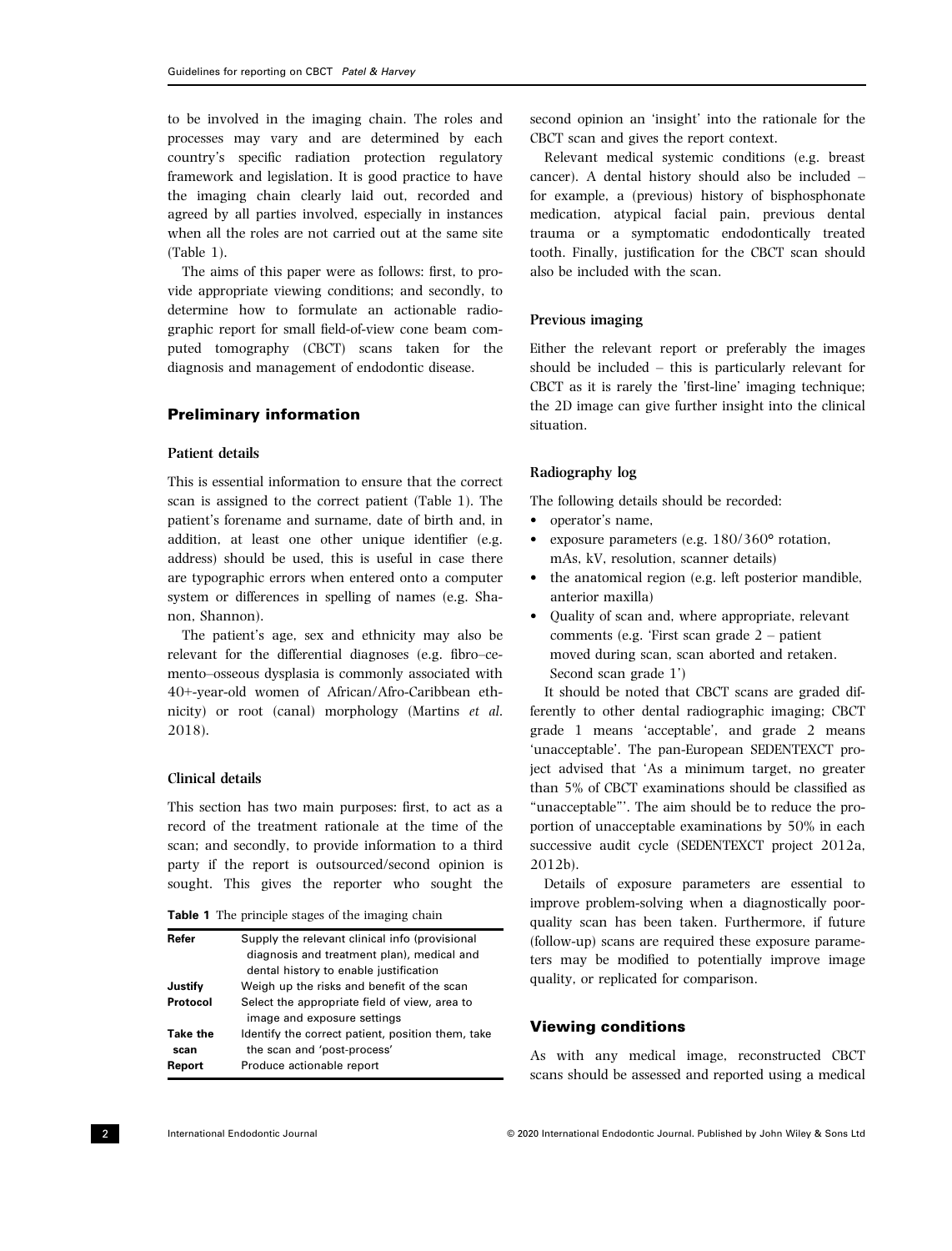grade monitor or specifically selected high-resolution monitor (Gutierrez et al. 2005). The majority of 'offthe-shelf' monitors have a lower diagnostic performance compared with medical monitors, which have higher quality hardware architecture and electronics (American Association of Endodontists/American Academy of Oral & Maxillofacial Radiology 2015). Recommended objective, technical standards for monitor quality have been produced by the Royal College of Radiologists, UK, and the monitor should be calibrated regularly with a test pattern (e.g. [https://](https://www.eizo.be/monitor-test/) [www.eizo.be/monitor-test/\)](https://www.eizo.be/monitor-test/). Dental surgeries are also too bright for optimal assessment of X-ray images, regardless of whether they are 2-dimensional intraoral radiographs or reconstructed 3-dimensional CBCT images. Viewing monitors should not be positioned in front of windows. It is well established that the ambient light may have a negative impact on the assessment of radiographic images due to the combined effects of inducing pupillary contraction and interfering with the viewing monitor's primary emission of light (Flynn & Badano 1999, Uffmann et al. 2005). Inappropriate viewing conditions can have a deleterious impact on the assessment and reporting of radiographic images (Butt & Savage 2015).

CBCT scans should therefore be assessed in a dedicated reporting room [or in surgery before or after clinic thus allowing for the most appropriate viewing (dimly lit) conditions] on a medical grade monitor. The low-resolution monitors commonly used in dental surgeries may however be useful as a secondary monitor, for demonstration to a patient or to refer to during the course of treatment.

If the CBCT scan is being viewed in the surgery in the presence of the patient, they must be made aware that this is only a brief assessment and that only after a thorough assessment can a diagnosis be made and, where appropriate, a treatment plan may be devised. This allows the clinician the necessary time to systematically assess the entire volume of data without being distracted by an understandably inquisitive patient, and ultimately devise a (provisional) radiographic diagnosis (Harvey & Patel 2020).

Artefacts (e.g. beam hardening, extinction, partial volume effects, noise and motion artefacts) may compromise the quality of the reconstructed CBCT images. A good knowledge of different artefacts, how they are caused and what they look like is essential for CBCT interpretation (Schulze et al. 2011).

#### © 2020 International Endodontic Journal. Published by John Wiley & Sons Ltd International Endodontic Journal 3

### Report on the CBCT data

The scout views and entire volume of CBCT data set must be systematically assessed and reported upon. It is good practice to assess the entire data set systematically in all three orthogonal planes (axial, sagittal and coronal). It is poor practice to only concentrate on a specific area of interest (e.g. the tooth that has a suspected endodontic problem) (European Society of Endodontology 2019). Incidental findings are relatively common, missing a significant incidental finding is considered to be negligent and therefore indefensible (Royal College of Radiologists 2018, Mahmood et al. 2019).

The following information must be included in a CBCT report (Table 2):

• Which teeth are present?

Where only part of a tooth is included on the scan, for example, the mesial or distal aspects, it is justifiable to acknowledge this on the report, for example 'unable to confidently report on tooth 38 as only mesial half of tooth is visible on scan'. However, any relevant findings of the partially visible tooth must be noted, and where indicated, a relevant intraoral radiograph and/or CBCT should be taken.

• Which teeth are unerupted?

The presence and orientation/impaction to neighbouring teeth and adjacent anatomical structures should be noted.

• Systematic assessment of each tooth

Using the native CBCT or third-party software, each tooth should be 'uprighted' to give the clearest view of the anatomy prior to assessment. Each root of a multi-rooted tooth should be uprighted and individually assessed.

### Dentoalveolar assessment

#### Coronal status

• Radiographic signs of attempted access cavity preparation should be noted. Furthermore, beam hardening artefact from adjacent teeth may also have a deleterious impact on the interpretation, in these situations, a caveat should be included to the radiographic report 'crown evaluation is not possible due to beam hardening artefact'. CBCT should not be used as a primary method for diagnosis of caries due to poor resolution and beam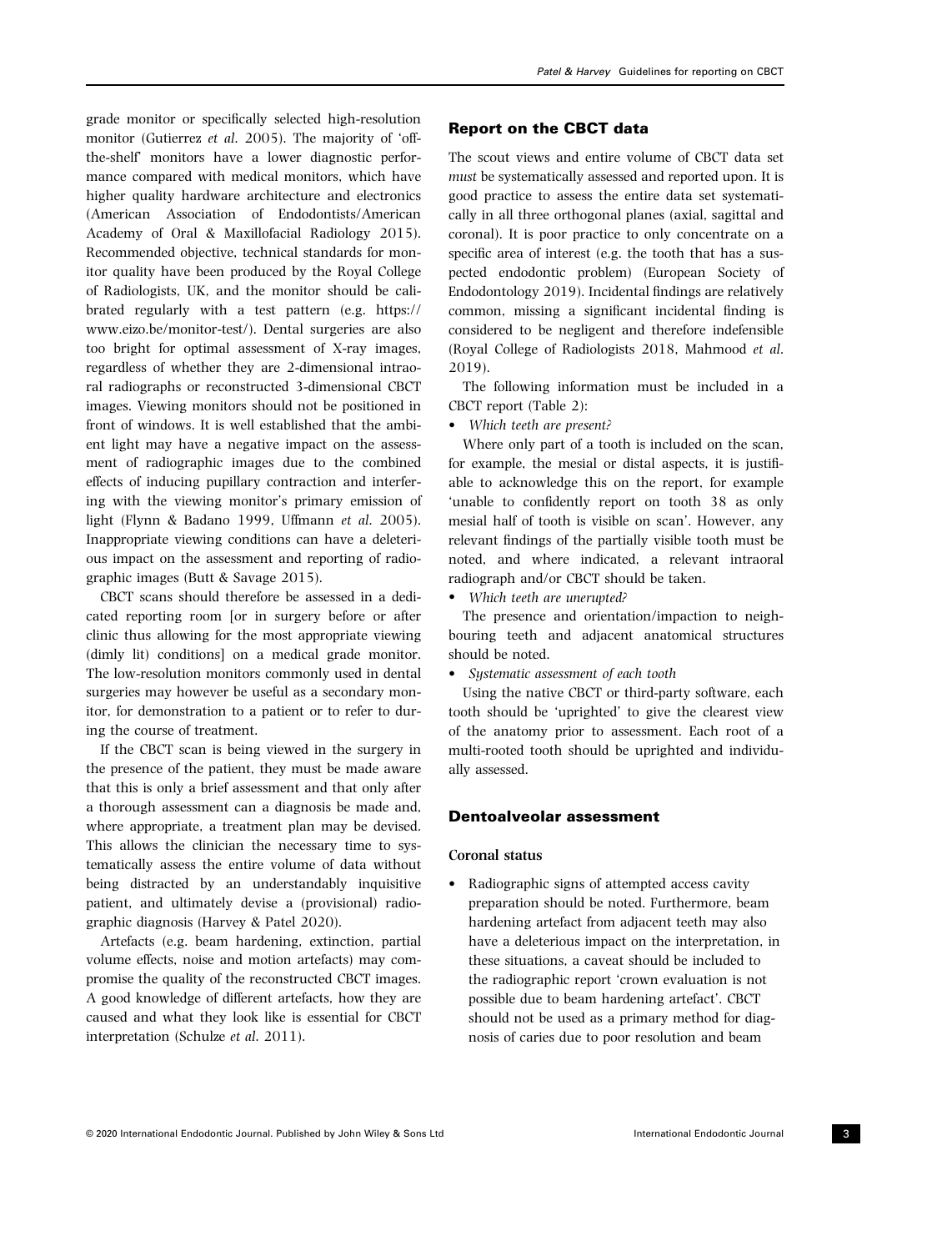Table 2 Aide memoire of key features for a CBCT radiographic report

Referrer: Name, Job title, Address for report to be sent Patient details: Name, Date of birth, Additional identifier (e.g. address)

Clinical details: Signs and symptoms, Relevant medical history, Relevant dental history, Relevant previous imaging, Justification for scan, Specific questions to be answered (if any)

Radiography log: kV, mA, Exposure time, Scan protocol, Operator, Grade, Comments

#### Report introduction

Anatomical region of the scan

### Teeth Present

Erupted/Unerupted

#### Coronal status

Caries, External cervical resorption, Invagination (dens-indente)

#### Root (canal status)

Number of root canals, Curvatures & configuration, Quality & extent of root filling/posts, Presence of fractured instruments, Presence of (near) perforation, invagination

(dens-in-dente) Root resorption

Nature and location

(internal [inflammatory/replacement)] or (external [cervical/ inflammatory/replacement)]

Perforation of root (internal resorption) or root canal (external resorption)

#### Periapical/radicular radiolucency

Radiological description including surrounding trabecular bone pattern

### Relationship and effects on anatomical structures

Movement/displacement or destruction of adjacent anatomy, proximity of vital structures (e.g. inferior alveolar bundle, maxillary sinus)

#### Peripheral findings

Significant findings particularly if relevant to treatment or matters which need further management

#### Conclusion

Concise summary and answer to any questions asked Sign off: Name, Job title, Professional registration number

hardening from adjacent teeth and restorations (Li et al. 2011, Patel et al. 2019b).

### Root (canal) status

- Developmental anomalies (e.g. invaginations or evagination, and, if possible, type/size)
- Number of roots, their curvature and canal configuration.
- Presence and quality of root filling. A note should be made of the apical level and quality of root fillings, and of any unfilled canal. Be descriptive of the imaging rather than opinionated – for

example, 'the MB2 canal root filling is short of the apex by 5mm with unfilled apical canal' is factual, and 'poor-quality MB2 root canal filling' is an opinion. Significant signs of iatrogenic tooth damage, for example the presence of (near) perforations, should also be noted, even if repaired.

#### Periapical/periradicular bone loss

• The nature and position of periapical and/or periradicular bone loss should be described, as this can have an influence on the final diagnosis; for example, 'J-shaped' PDL widening is commonly associated with a vertical root fracture.

### Root resorption

The presence, location, type (external cervical, external inflammatory, external replacement, internal inflammatory and metaplastic/replacement root resorption) and size of any resorptive defects; communication of the defect to the PDL space; and root canal system and classification (if applicable) should be noted.

### Relationship to relevant adjacent anatomy

• Proximity and/or relationship of roots to adjacent anatomy should be noted, for example the maxillary sinus floor, nasopalatine canal, mental foramen or inferior dental canal. Associated signs of pathosis should also be noted, for example maxillary sinus membrane thickening.

### A radiological description of any pathosis followed by diagnosis

• The site, size, shape, relationships, radiodensity, outline, internal structure, expansion and effects on other structures should be included in a radiographic report.

### Radiographic diagnosis

When devising a radiographic diagnosis, a measure of the reporter's confidence is desirable: for example, 'This is typical of' demonstrates a high level of confidence in a single diagnosis; conversely, 'this may be A, B or C' indicates that several diagnoses may be considered and that perhaps more investigations are indicated. Typically, the differential diagnoses are in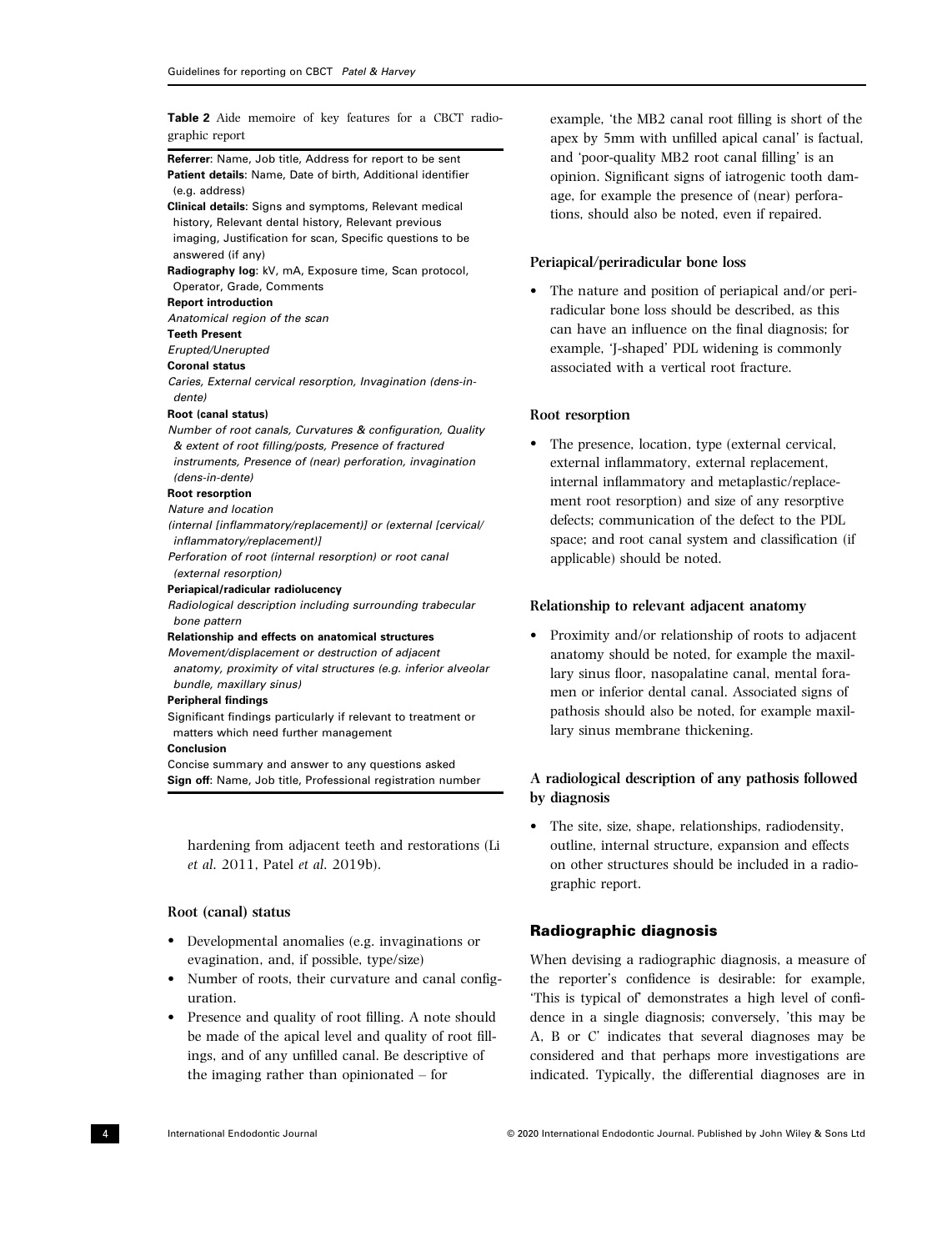order of likelihood, starting from most to least common. In some cases, it may not be possible to come to a definitive diagnosis for a lesion; however, it may be helpful if the lesion/anomaly can be placed in a 'category', for example 'The diagnosis is equivocal, however, this is likely to be a dental cyst'. One may also consider the opinion from a second reporter to ascertain whether a definitive diagnosis is possible.

Treatment planning options are typically left to the treating clinician, and as such, these decisions are not usually included in the report. The obvious exception to this rule is if the reporter thinks there is a serious matter that needs to be addressed, for example 'the ragged radiolucency is suspicious for malignancy and urgent biopsy is advised'.

It is good practice to carry out another review of the CBCT scan in all three planes again for anything outside the focus of your examination. 'Incidentalomas' are not uncommon – for example mucous retention cysts in the base on the maxillary antrum (Dief et al. 2019). Whilst these are unlikely to be clinically relevant to the dental problem in hand, it demonstrates a thorough approach to examining the volume of the scan. In the future, artificial intelligence may aid the reporting of CBCT data sets.

The report is completed with the reporter's name, job title, registration number and (electronic) signature for verification; in addition, a contact method (e.g. secure email) is helpful for any follow-up questions or clarifications. Radiological reports form part of the patient's clinical record, which is accessible to the patient on request.

### Conclusion

The aim of a CBCT report is to provide an accurate interpretation of the images assessed, as with any radiographic report, it should conclude with a clinical impression and, where appropriate, an answer to the clinical question. A radiographic report should be actionable and, where indicated, prompt appropriate management, which may include referral to another specialty. An opinion from a specialist dental and maxillofacial radiologist should be sought if there is anything unusual and suspicion and/or the clinician feels they are out of their competence.

The importance of undertaking appropriate postgraduate training in CBCT cannot be over-emphasized, as this will give the necessary foundation required for clinicians to interpret and write accurate and appropriate CBCT.

### Conflict of interest

The authors have stated explicitly that there are no conflicts of interest in connection with this article.

### Disclaimer

Whilst this article has been subjected to Editorial review, the opinions expressed, unless specifically indicated, are those of the author. The views expressed do not necessarily represent best practice, or the views of the IEJ Editorial Board, or of its affiliated Specialist Societies.

### References

- Abella F, Patel S, Duran-Sindru F, Mercade M, Bueno R, Roig M (2014) An evaluation of the periapical status of teeth with necrotic pulps using periapical radiography and cone-beam computed tomography. International Endodontic Journal 47, 387–96.
- American Association of Endodontists/American Academy of Oral & Maxillofacial Radiology (2015) Use of cone beam computed tomography in endodontics 2015 update. Oral Surgery, Oral Medicine, Oral Pathology, Oral Radiology 120, 508–12.
- Ball RL, Barbizam JV, Cohneca N (2013) Intraoperative endodontic applications of cone-beam computed tomography. Journal of Endodontics 39, 548–57.
- Brown J, Jacobs R, Levring Jäghagen E et al. (2014) European Academy of DentoMaxilloFacial Radiology. Basic training requirements for the use of dental CBCT by dentists: a position paper prepared by the European Academy of DentoMaxilloFacial Radiology. Dentomaxillofacial Radiology 43, 20130291.
- Butt A, Savage NW (2015) Digital display monitor performance in general dental practice. Australian Dental Journal 60, 240–6.
- Davies A, Patel S, Foschi F, Andiappan M, Mannocci F (2016) The detection of periapical pathoses using digital periapical radiography and cone beam computed tomography in endodontically retreated teeth – part 2: a 1-year post – treatment follow up. International Endodontic Journal 49, 623–35.
- Dief S, Veitz-Keenan A, Amintavakoli N, McGowan R (2019) A systematic review on incidental findings in cone beam computed tomography (CBCT) scans. Dentomaxillofacial Radiology 48, 20180396.
- European Society of Endodontology (2014) European Society of Endodontology position statement: the use of CBCT in Endodontics. International Endodontic Journal 47, 502–4.
- European Society of Radiology (2011) Good practice for radiological reporting. Guidelines from the European Society of Radiology (ESR). Insights Imaging 2, 93–6.